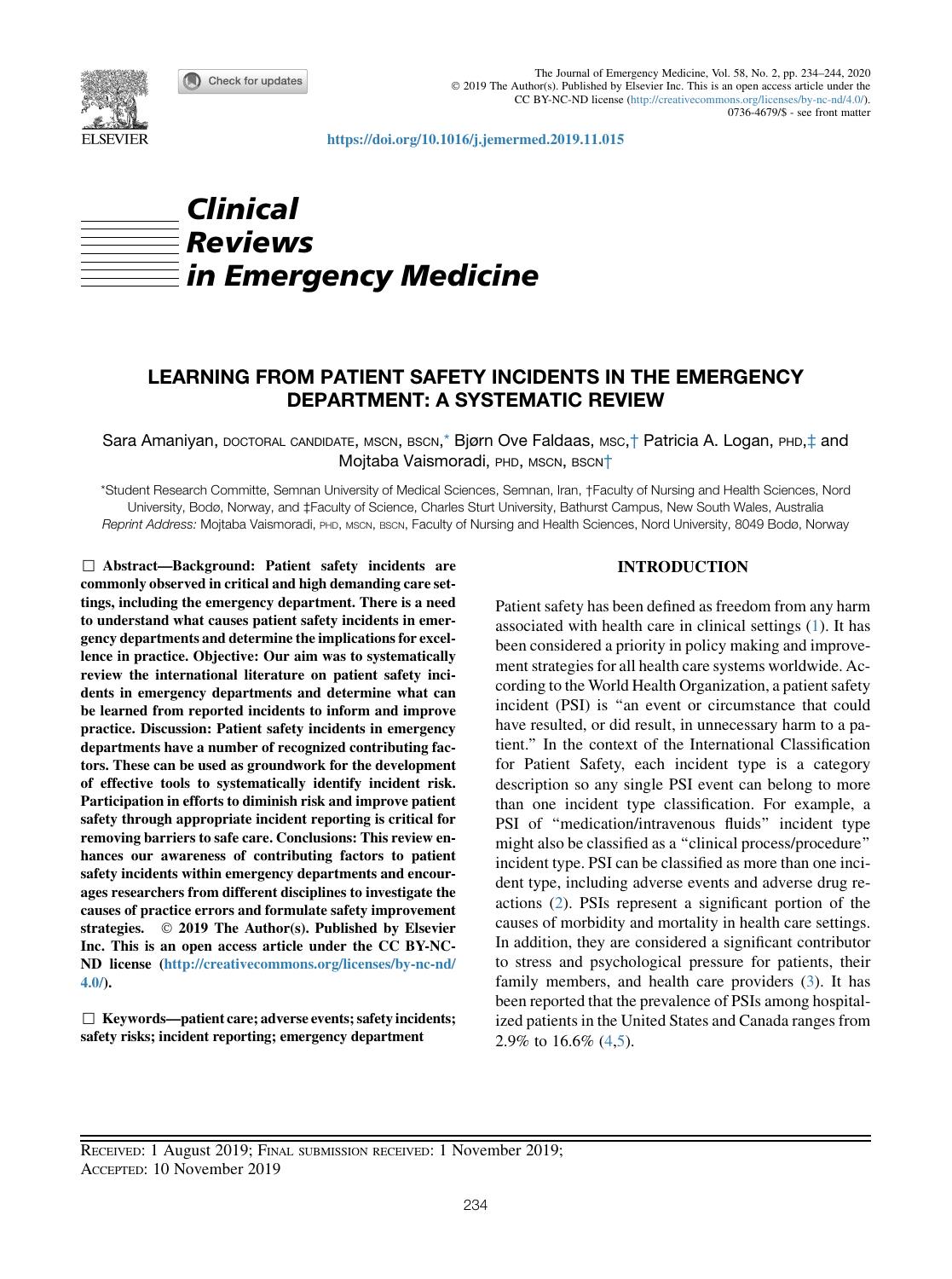The high burden of PSIs holds particularly true in the emergency departments (ED). EDs are fast-paced health care settings with complex communication areas, and a high rate of work distractions and disruptions. In addition, health care providers are required to manage different types of patient care with conditions of varying severity. Therefore, EDs are characterized by a potentially challenging environment with a high risk of PSIs ([6\)](#page-8-5).

Despite the critical role of emergency care in the overall quality and safety of health care services, health care staff, and quality managers working in EDs seem to remain challenged by patient safety and governance initiatives. PSIs often occur in a wide variety of emergency care aspects, including diagnosis, medication management, procedures, documentation, and communication ([7\)](#page-8-6). It is reported that between 6% and 8.5% of patients at EDs experience PSIs, of which  $36-71\%$  are preventable  $(8-10)$ .

Improving our understanding of the causes of PSI and medical harm is a key factor influencing the development of a sound patient safety infrastructure to support practices that reduce the number of unintentional harm events. Despite the importance of PSIs in outpatient and transitional care settings, little attention has been paid to knowledge development of PSIs in EDs through systematic review and knowledge synthesis. Moreover, less is known about the learning implications of exploring PSIs and incident reporting in EDs. This study aimed to systematically review the international literature to answer the following questions: what are the causes of PSIs in EDs and what can be learned from reported incidents?

#### METHODS

#### Design

A systematic review of literature using an integrative design was applied. Applying an integrative approach for a systematic review helps with incorporating diverse research designs and provides a more comprehensive understanding of phenomenon under consideration [\(11\)](#page-8-8). In this review, the heterogeneity in relation to design, objectives, and results did not lend themselves to meta-analysis.

#### Data Collection

Search strategy. A comprehensive search was performed in electronic databases, such as PubMed (including Medline), Web of Science, Scopus, EBSCO, OVID Nursing, Embase, and Cinahl. The keywords related to EDs and PSIs were used to retrieve articles published in journals from January 21, 2010 to May 21, 2019. The complementary details of the search process were as follows: (emergency medical services OR emergency care OR emergency department OR emergency room OR casualty) AND (patient safety OR safe care OR safe practice OR patient harm OR adverse event OR incident OR adverse health care event(s) OR health care error(s)) AND (learning OR learning system OR incident reporting OR reporting system OR national reporting and learning system OR adverse event reporting system OR incident learning system OR hospital incident reporting).

Inclusion criteria.Studies on the causes of PSIs and what might be learned from occurrences in EDs were sought. Inclusion criteria were scientific and experimental articles; written in the English language; various contributing factors to PSIs in EDs identified (including all types of incidents) and what was learned; and published in peerreviewed journals with the possibility of access to the original full-text article.

Search and data extraction. Keywords were determined after performing a pilot search, consultation with a professional librarian, and holding frequent discussions by the authors (S.A., B.O.F., P.A.L., M.V.). Next, electronic databases were searched independently by each author using the selected keywords. To improve the coverage of our search, gray literature and cross-referencing from bibliographies were assessed for additional studies. The librarian assisted the researchers with the search process and provided guidance and support when it was required. For the next step, two authors (S.A., M.V.) independently screened each retrieved study resulting from the search strategy by applying the inclusion criteria to the titles, abstracts, and full texts of studies. Disagreements about inclusion of any selected study were resolved through discussion to reach consensus. A pre-piloted data extraction table was used to collate the included studies' data. These data comprised the core details (author's name, year of publication, country, study's length), background (design, sample size, setting, intervention or details of observers, definitions of the type of PSIs, reporting system of incident), and results (cause of PSIs andlearning outcomes of reportedincidents). The review process was presented using the Preferred Reporting Items for Systematic Reviews and Meta-analysis (PRISMA) Statement (2009) asthe equator [\(12](#page-8-9)) [\(Figure 1](#page-2-0)). EndNote X9 software was used for data management.

Quality appraisal of studies.The full text of selected articles were appraised using appropriate tools to each study's methodology from the Enhancing the Quality and Transparency of Health Research website and the Hawker et al. criteria addressing five specific methodological domains: clearly defined study aim; sound and appropriate research structure; explicit theoretical/conceptual research framework; explicit conclusion; and, relevant references  $(13,14)$  $(13,14)$  $(13,14)$ . No scoring system was used for the quality appraisal due to appraisal items not holding an equal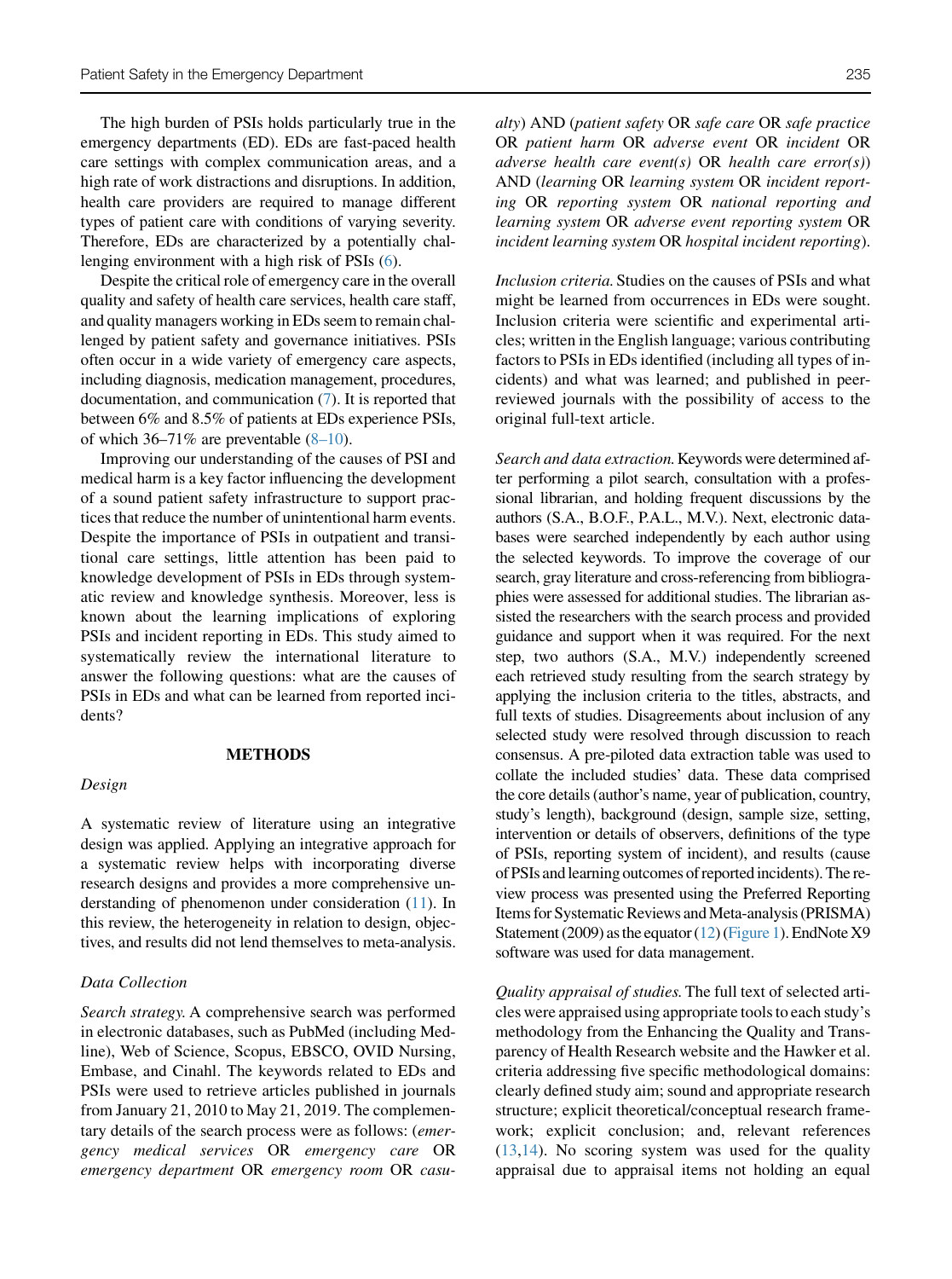<span id="page-2-0"></span>

Figure 1. The study flow diagram according to the Preferred Reporting Items for Systematic Reviews and Meta-analysis.

weighting for final article inclusion. However, discussions on the importance and quality of each article were held between the researchers to reach consensus on article inclusion for data analysis and synthesis.

#### Theoretical Framework

To classify the findings and connect them to the international literature, the framework for analyzing risk and safety in clinical medicine outlined by Vincent et al. was used  $(15)$  $(15)$ . This is a comprehensive and systematic framework to investigate factors influencing safe health care and how to encounter PSIs at various organizational levels, including EDs. The framework uses patient, health care provider, task, work environment, and organization and management as major categories.

Two of the authors (S.A., M.V.) reviewed the included articles to allocate each to a category. To ensure the accuracy of the categorization of data, the articles were rescreened by two other authors (B.O.F., P.A.L.). If a study addressed more than one category, it was allocated to both and analyzed accordingly. Frequent discussions through e-mail and electronic media were used to resolve disagreements.

#### RESULTS

Search Results and Study Selections

The search strategy resulted in 4220 articles [\(Table 1\)](#page-3-0). The results were compared to exclude duplicates and obviously irrelevant titles. To improve coverage, a manual search was conducted in the more well-known journals that published articles relevant to the study topic, which led to no more studies. Next, 106 articles' abstracts were read and, based on the inclusion criteria, possibly relevant articles were chosen to proceed to full-text reading. The full texts of 22 articles were obtained from the Norwegian and U.K. libraries and a careful assessment was made to select only those studies with a precise focus on the review topic. Due to focus on patient safety–related issues other than practice errors and in prehospital emergency settings, an additional 15 articles were excluded. Finally, full-text articles of 7 studies were appraised and incorporated into data analysis and synthesis. A manual search was performed in the reference lists of the studies, which identified no more articles. No article was excluded during full-text appraisal due to poor quality and all selected studies were included to the data analysis process. The PRISMA flowchart is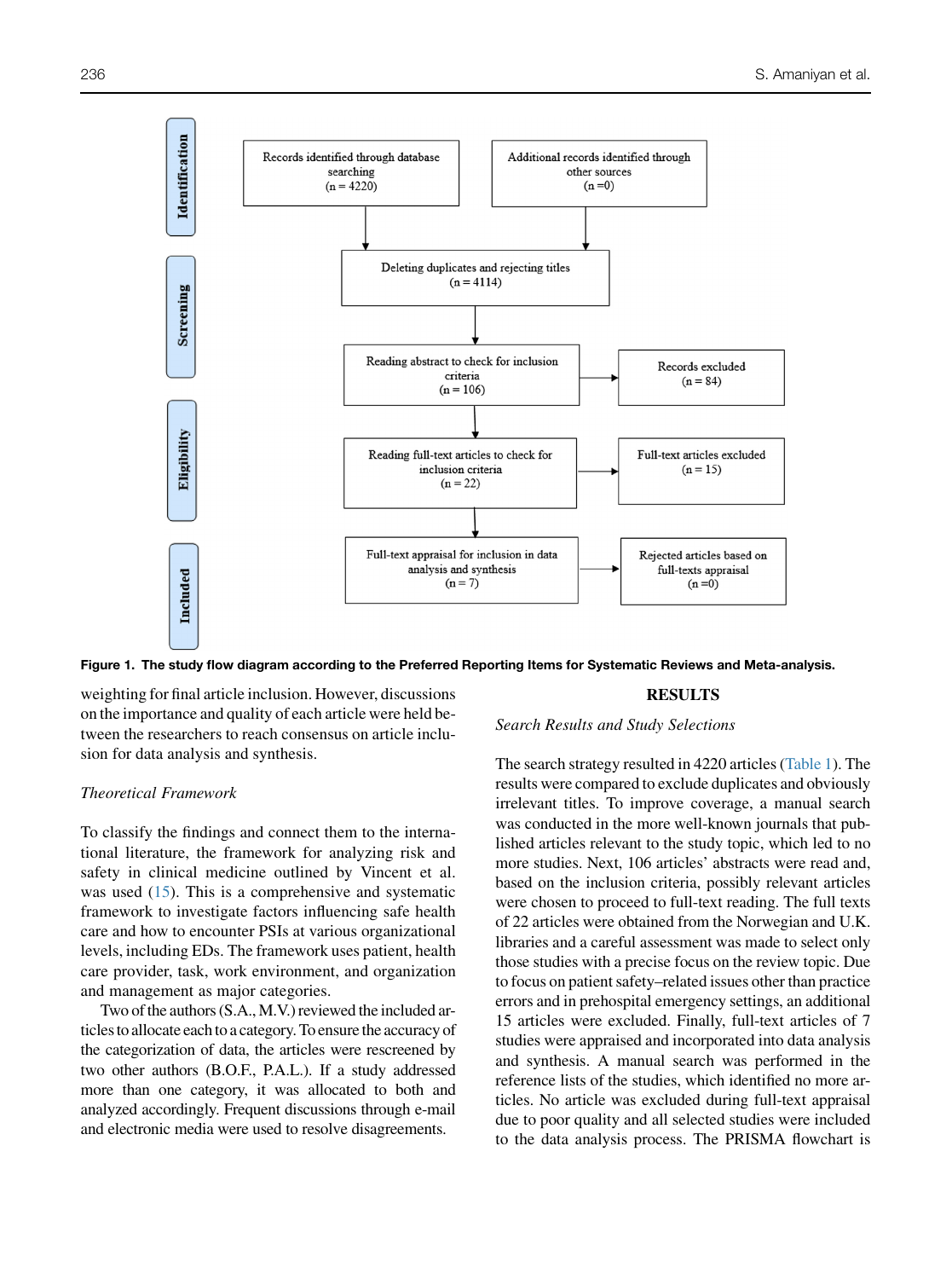<span id="page-3-0"></span>

|  |  | Table 1. The Results of the Phases of the Systematic Review |  |  |  |
|--|--|-------------------------------------------------------------|--|--|--|
|--|--|-------------------------------------------------------------|--|--|--|

| Year      | Database       | Total | Selections Based<br>on Titles | Selections Based<br>on Abstracts | Selections Based<br>on Full-Text Appraisal |
|-----------|----------------|-------|-------------------------------|----------------------------------|--------------------------------------------|
| 2010-2019 | PubMed         | 1154  | 54                            | 10                               | C<br>د.                                    |
|           | Web of Science | 2000  | 29                            |                                  |                                            |
|           | Scopus         | 607   | 17                            |                                  |                                            |
|           | Ebsco          | 187   | 4                             |                                  |                                            |
|           | Ovid Nursing   | 129   |                               |                                  |                                            |
|           | Embase         | 74    |                               |                                  |                                            |
|           | Cinahl         | 69    |                               |                                  |                                            |
| Total     |                | 4220  | 106                           | 22                               |                                            |

shown in [Figure 1.](#page-2-0) [Table 2](#page-4-0) summarizes the characteristics and results of the included studies.

#### General Characteristics of the Selected Studies

Among seven selected studies, six were conducted in the United States, and one was conducted in Australia [\(16–22](#page-8-13)). The studies were published during 2010 through to 2018. Most studies focused on the identification and categorization of contributing factors to PSIs in EDs [\(16–18](#page-8-13),[22\)](#page-8-14). However, three studies reported the implementation of processes for PSI monitoring systems ([19–21\)](#page-8-15). Regarding the studies' methods, four studies used a cross-sectional design [\(17](#page-8-16),[18,](#page-8-17)[21](#page-8-18),[22\)](#page-8-14), one used a retrospective cohort design [\(16](#page-8-13)), two used an intervention design as the development of a digital tool for incident reporting ([20\)](#page-8-19), and one was a pilot project study of emergency medicine events register [\(19](#page-8-15)).

## Classification of the Findings Based on the Vincent's Model

Extracted data from the selected studies were grouped according to the Vincent's model ([15\)](#page-8-12). This framework was used to provide a comprehensive picture of various aspects influencing PSIs in EDs. Alignment of the studies to this framework enables it to be used as a guideline for health care staff and policy makers with regard to the role of each factor and respective strategies to improve the current condition of practice. Accordingly, the findings have been summarized under the categories of patient, health care provider, task, work environment, and organization and management.

Patients. The description of patient-related factors in connection to PSIs in EDs had a relatively lower emphasis than other factors. Only one study provided the example of the patient role as the contributing factor to PSIs. Accordingly, communication with patients and engagement of patients and families in reporting PSIs were emphasized for improving the safety of care in EDs ([22](#page-8-14)).

Health care provider. With regard to the role of health care provider, communication was highlighted. Inadequate and poor staff communication were stated as a well-recognized safety challenge that was even more evident in EDs [\(17](#page-8-16)[,18](#page-8-17),[22](#page-8-14)). Problems with the transfer of medical information and orders were considered an important communication-based factor that impacted patient safety. For example, failing to communicate changes in vital signs to the attending physician was an important factor for staffrelated communication incidents in EDs [\(18\)](#page-8-17). Delayed treatment of patients and safety events was associated with handoff communication failure [\(22](#page-8-14)). In addition, medication management issues in terms of wrong dose, incorrect medicines, delayed or missing doses, and miscalculations; lack of compliance with patient safety protocols, such as infection control, clerical or laboratory processes, and incomplete discharge instructions were emphasized by the majority of the studies [\(17–22\)](#page-8-16).

Task.The nature and complexity of tasks provided in EDs were of the upmost importance. Failure to assess and understand the severity of the patient's situation, that is, triage, was one of the commonly mentioned contributing factor to PSIs. For example, during triage, a lack of recognition of abnormal vital signs as a potential sign of shock resulted in significant risk to patient safety [\(18](#page-8-17)). Also, decision-making and diagnosis errors, including patient identification and test or intervention on wrong patients or body parts, were reported [\(18](#page-8-17),[20,](#page-8-19)[21](#page-8-18)).

Work environment. Overcrowding and the presence of an excessive number of patients waiting to receive care were factors intertwined with the workflow within EDs. A direct association was found between overcrowding and risk of PSIs [\(16\)](#page-8-13). Failure in patient assessment and follow-up care plan, delayed treatment, and increased risk of preventable medical errors, including medication adverse events, occurred subsequent to overcrowding in EDs [\(16](#page-8-13)[,22](#page-8-14)). In addition, PSIs were found to be associated with imbalances between EDs technological capacities and demands for different types of care services, for example, triage or medical imaging. Lack of equipment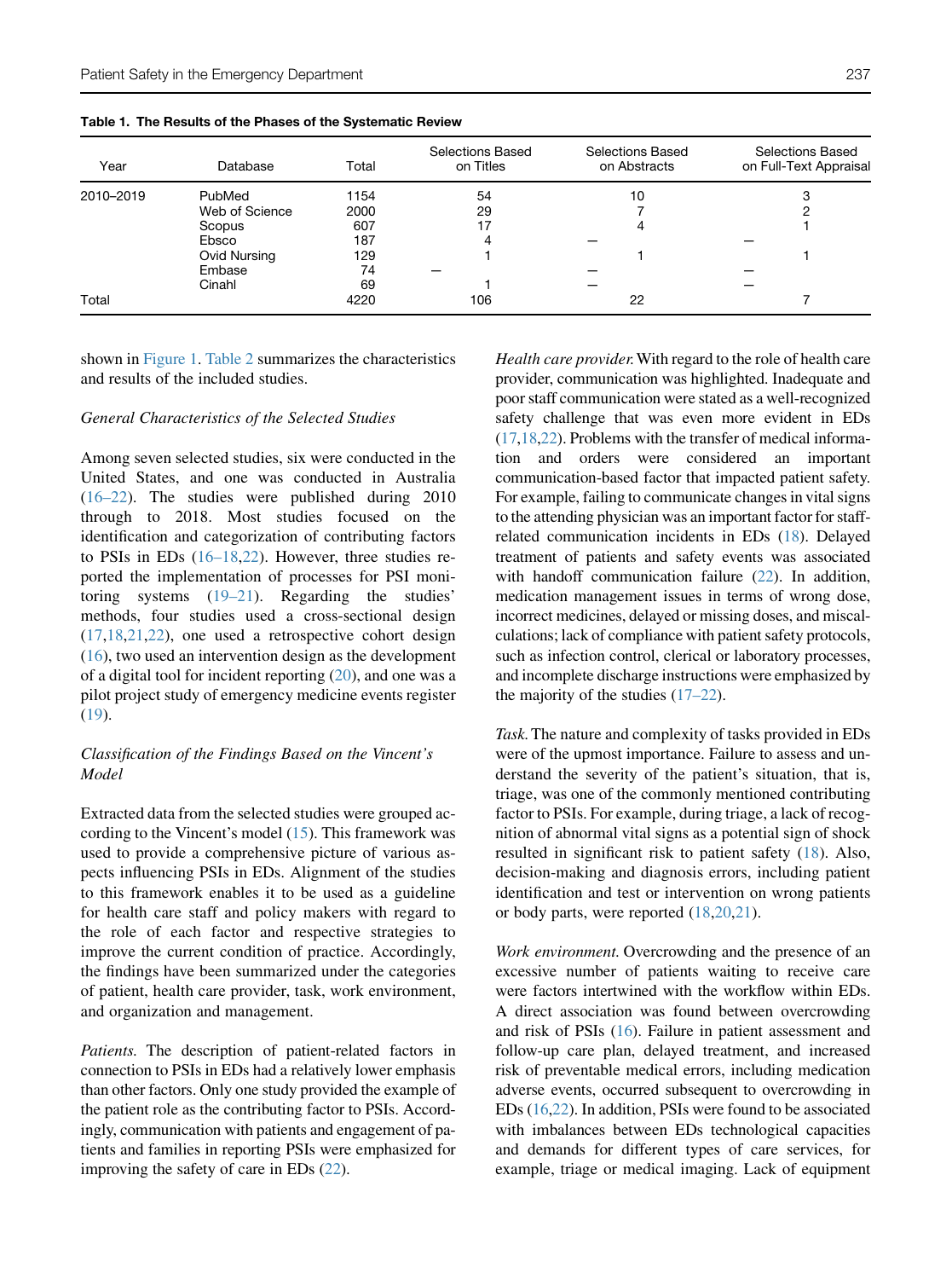<span id="page-4-0"></span>

| Title                                                                                                                                                                     | First Author,<br>Year | Country    | Aim                                                                                                                           | Setting and Samples                                                                                                                               | Methods                                                       | Learning Clues of Patient Safety<br>Incidents                                                                                                                                                                                                                                                                                                                                                                                                                                                       |
|---------------------------------------------------------------------------------------------------------------------------------------------------------------------------|-----------------------|------------|-------------------------------------------------------------------------------------------------------------------------------|---------------------------------------------------------------------------------------------------------------------------------------------------|---------------------------------------------------------------|-----------------------------------------------------------------------------------------------------------------------------------------------------------------------------------------------------------------------------------------------------------------------------------------------------------------------------------------------------------------------------------------------------------------------------------------------------------------------------------------------------|
| Emergency Department Crowding Epstein, 2012 USA<br>and Risk of Preventable<br>Medical Errors (16)                                                                         |                       |            | between ED crowding<br>and preventable medical<br>errors                                                                      | To examine the association 533 patients enrolled in the A retrospective cohort<br><b>National ED Safety</b><br>Study in four<br>Massachusetts EDs | study                                                         | Overcrowding and the increased risk<br>of preventable medical errors                                                                                                                                                                                                                                                                                                                                                                                                                                |
| Reported Medication Events in a<br>Paediatric Emergency<br>Research Network: Sharing to<br>Improve Patient Safety (17)                                                    | Shaw, 2013            | <b>USA</b> | To analyze pediatric<br>medication events<br>reported in EDs in a<br>pediatric research<br>network                            | 597 medication event<br>reports from 18 EDs in a<br>pediatric research<br>network                                                                 |                                                               | A cross-sectional study Issues with medication errors in terms<br>of wrong dose, incorrect<br>medication, and delayed or<br>missing doses; human factors<br>including failure to comply with<br>established procedures,<br>communication failure, and errors<br>in medicines calculation or<br>decision-making; systems factors<br>including equipment and<br>information sharing problems                                                                                                          |
| <b>Emergency Department Patient</b><br>Safety Incident<br>Characterization: An<br>Observational Analysis of the<br>Findings of a Standardized Peer<br>Review Process (18) | Jepson, 2014 USA      |            | To identify patient safety<br>incidents identified by<br>the peer-review process<br>and characterize those<br>leading to harm | 469 incidents over a 2-<br>year period                                                                                                            |                                                               | A large tertiary-care ED and A cross-sectional study Systems failures including teamwork<br>and work environment in terms of<br>lack, malfunction, or mal-design of<br>equipment; practitioner-based<br>errors including mismanagement<br>and decision-making errors                                                                                                                                                                                                                                |
| Piloting an Online Incident<br>Reporting System in<br>Australasian Emergency<br>Medicine (19)                                                                             |                       |            | Schultz, 2014 Australia To implement an online<br>incident-reporting<br>system specified to ED                                | Three EDs and 77 incident A pilot study of a<br>reports                                                                                           | voluntary, online,<br>anonymous incident-<br>reporting system | Issues with medicines/intravenous<br>fluids; organization management in<br>terms of incident-reporting<br>systems                                                                                                                                                                                                                                                                                                                                                                                   |
| Voluntary Medical Incident<br>Reporting Tool to Improve<br>Physician Reporting of Medical<br>Errors in an Emergency<br>Department (20)                                    | Okafor, 2015          | <b>USA</b> | To develop a web-based,<br>password-protected<br>tool to report incidents<br>impacting patient safety                         | Two EDs and 1229 incident An interventional study<br>reports                                                                                      | using a web-based,<br>password-protected<br>tool              | Delays in care and diagnostic error                                                                                                                                                                                                                                                                                                                                                                                                                                                                 |
| A Patient Reported Approach to<br><b>Identify Medical Errors and</b><br>Improve Patient Safety in the<br>Emergency Department (21)                                        | Glickman,<br>2016     | <b>USA</b> | To describe the use of<br>patient-reported data in<br>the ED for assessing<br>patient safety incidents                        | Patient-reported data<br>collected over a 1-year<br>period in one ED,<br>including 7103 reports                                                   |                                                               | A cross-sectional study Diagnostic error including test/<br>procedure ordered on wrong<br>patient or body part; medication<br>errors including delay or failure to<br>order medicines, wrong dose,<br>wrong medication administration;<br>clinical services issues including<br>delayed/incomplete interventions,<br>laboratory error, incomplete<br>discharge instructions; poor<br>communication and patient<br>engagement; issues in general<br>following up of infection control<br>precautions |

## Table 2. Characteristics of the Studies Selected for Data Analysis and Synthesis (n = 7)

S. Amaniyan et al.<br> S. Amaniyan et al.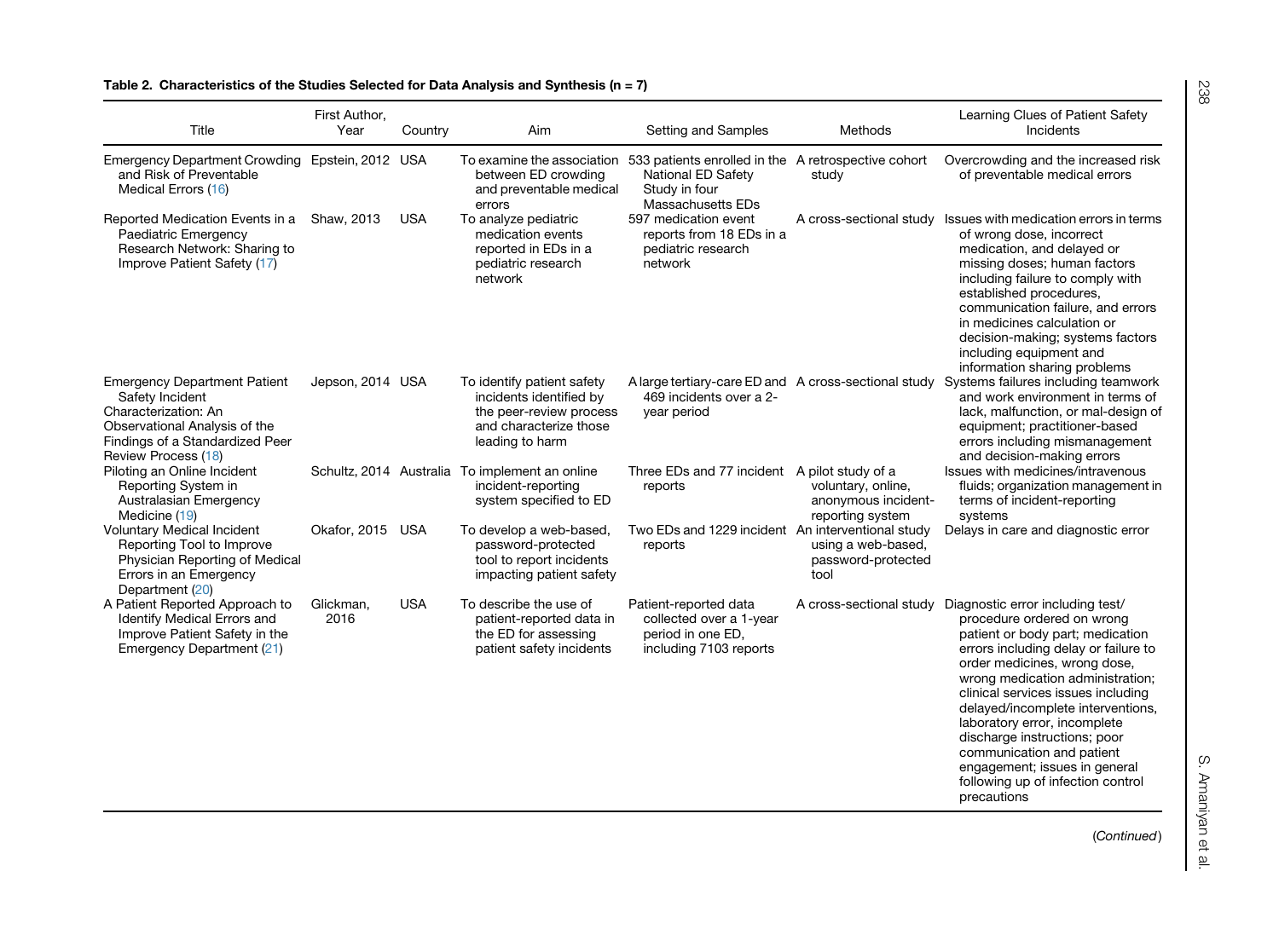|                                                                                                                                                      | First Author,             |         |                                                                                                        |                     |         | earning Clues of Patient Safety                                                                                                                                          |
|------------------------------------------------------------------------------------------------------------------------------------------------------|---------------------------|---------|--------------------------------------------------------------------------------------------------------|---------------------|---------|--------------------------------------------------------------------------------------------------------------------------------------------------------------------------|
| Title<br>E                                                                                                                                           | Year                      | Country | <b>Aim</b>                                                                                             | Setting and Samples | Methods | Incidents                                                                                                                                                                |
| Patient Safety in the Emergency<br>Process Variance on Pediatric<br>Patient Safety: The Effects of<br>cident Reporting to Improve<br>Department (22) | O'Connell,<br><b>2018</b> | SSD     | reported medical errors<br>variance in EDs in a<br>related to process<br>pediatric research<br>network | reports             |         | To describe and measure 17 EDs and 2906 incident A cross-sectional study Delayed treatment, overcrowding,<br>communication/handoff, and<br>patient identification issues |
| ED = emergency department.                                                                                                                           |                           |         |                                                                                                        |                     |         |                                                                                                                                                                          |

Table 2. Continued

Table 2. Continued

and resources or equipment malfunction, misuse or maldesign also presented threats to patient safety ([17,](#page-8-16)[18\)](#page-8-17).

Organization and management. The issue of risk associated with teamwork and shared responsibility with regard to the role of organization and management in PSIs was an important finding. It was characterized by failure in staff shared responsibility and accountability for sharing patientrelated information and facilitating work flow in EDs [\(18](#page-8-17)).

Insufficient development of the incident report systems was mentioned as a key barrier to the development of safety improvement intervention. The presence of an online, non-punitive, secure and independent system that included a high-quality data collection method had an important role in accurate PSI reporting and supported the development of preventive strategies ([19\)](#page-8-15).

Delayed and incomplete therapeutic interventions were reported as affecting PSIs in EDs. While they were attributed to various factors, such as overcrowding, lack or malfunction of equipment, and communication issues between health care staff, they mainly happened due to issues in the management of clinical services and lack of organization and supervision of the work process ([20–22](#page-8-19)).

#### DISCUSSION

This systematic review provided integrative knowledge of PSIs in EDs and identified the lessons that can be learned. Empirical evidence from this systematic review demonstrated that various factors contributed to PSIs in EDs. Health care providers and specific ED environmentrelated factors were recognized, as well as organization and task-related issues. The findings of this review were classified and connected to the international notion of patient safety via the Vincent's framework and are discussed here [\(15\)](#page-8-12). Furthermore, based on the discussion of the findings, possible solutions are presented in [Table 3.](#page-6-0)

#### Patients

In this review, communication with patients and their participation in reporting PSIs in EDs was emphasized. The necessity of patient involvement and participation in patient safety initiatives through inclusive strategies should be implemented, as well as potentially including their significant family as members of the health care team. Such a collaborative involvement ensures accurate transfer of information, prevents misunderstandings, and facilitates the assessment of safety interventions  $(23-25)$ . It is noted that misperceptions and misunderstandings in patients can impact the quality and safety of health care and a large proportion of PSIs have been attributed to communication with patients and their involvement in their own care  $(25-27)$ . However, in EDs, the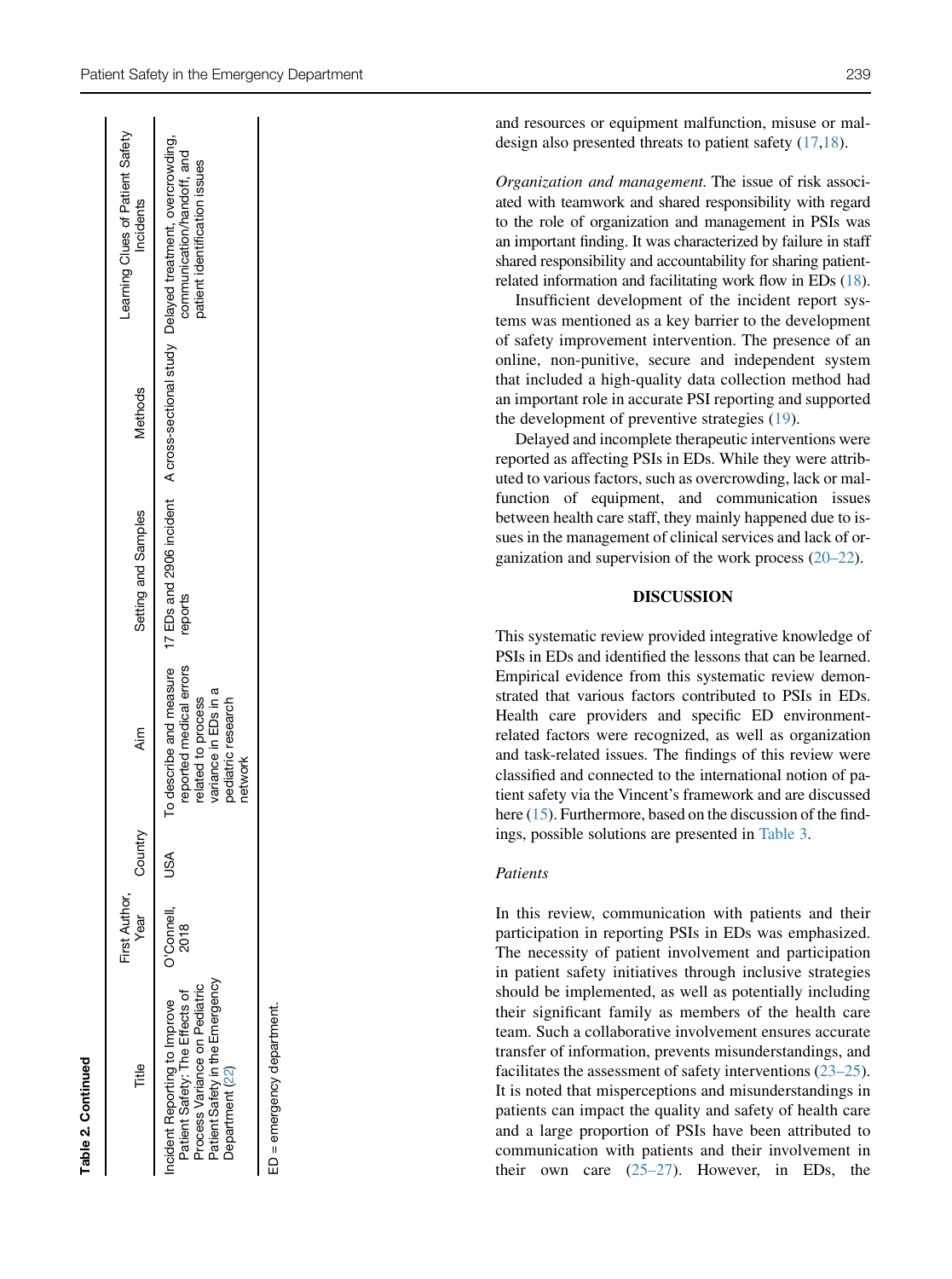| The Vincent's Framework        | Synthesis of Findings                                                                                                                                                | <b>Suggestions of Solutions</b>                                                                                                                                                                                                                                                                                                                                      |
|--------------------------------|----------------------------------------------------------------------------------------------------------------------------------------------------------------------|----------------------------------------------------------------------------------------------------------------------------------------------------------------------------------------------------------------------------------------------------------------------------------------------------------------------------------------------------------------------|
| Patient                        | Engagement of patients in safety<br>initiatives                                                                                                                      | Offering and providing assistance services for reporting safety<br>incidents and near misses by patients                                                                                                                                                                                                                                                             |
| Health care provider           | Failure in communication,<br>handoffs, and transfer of<br>information, lack of knowledge<br>of medication management and<br>following up patient safety<br>protocols | Development of a structure for verbal and writing communication,<br>improvement of knowledge and skills of communication and<br>medication management through regular education and training,<br>transition of care using appropriate guidelines, regular education<br>and training on patient safety protocols                                                      |
| Task                           | Failure in patient assessment or<br>estimating the severity of<br>diseases during triage,<br>Errors in decision-making and<br>diagnosis                              | Streaming by which patients are categorized to less sick and sicker<br>patients using a quick assessment, Improvement of knowledge<br>and skills in staff in accordance of the identity of tasks through<br>regular education and training                                                                                                                           |
| Work environment               | Overcrowding of EDs,<br>malfunction, inappropriate<br>resources, and equipment                                                                                       | Setting appropriate guidelines and protocols to organize<br>overcrowding condition and heavy workloads, use of strategies<br>such as fast track and close interprofessional collaborations,<br>frequent inspection of equipment, application of innovative<br>assistant devices, improvement of accountability and teamwork                                          |
| Organization and<br>management | Failure in team work, poor<br>incident-reporting systems,<br>clinical management and<br>organization issues                                                          | Clarification of roles and improvement of shared responsibility and<br>accountability, development of registries for adverse events and<br>incidents and performing risk assessment and root-cause<br>analyses with the aim of learning from errors and planning for<br>improvement strategies, education of the principles of<br>organization and management in EDs |

<span id="page-6-0"></span>Table 3. Synthesis of the Findings Based on the Vincent's Framework and Suggestions of Solutions

ED = emergency department.

significance of this issue for patient safety has been investigated rarely ([28\)](#page-9-0). Overcoming communication and involvement barriers requires detecting and reporting of barriers through routine safety checks and the development of direct collaboration channels [\(24](#page-8-28),[25\)](#page-8-27).

#### Health Care Providers

Communication by health care providers and information sharing were mentioned as contributing factors to PSIs in EDs. Effective communication among health care staff is a central tenet of safe care. Communication complexities in EDs and their relationships with PSIs are wellunderstood in ED settings, as are the main sources of satisfaction with quality of care ([29](#page-9-1)). The Joint Commission on Accreditation of Healthcare Organizations has identified communication between health care professionals as one of the leading contributors to sentinel events resulting in practice errors ([30\)](#page-9-2). The transfer of medical information has been indicated as of the most important challenge in patient safety, as poor interpersonal exchanges of information are associated with a higher rate of PSIs [\(31\)](#page-9-3). Verbal and ambiguous orders are considered particularly problematic, and often result in duplications or omissions of medication treatment [\(32](#page-9-4)). Information exchange in EDs is especially difficult due to challenges such as time pressure, multidisciplinary teams, high level of distractions, multiple handovers, high degree of nonverbal communications, and limited resources for documentation ([33](#page-9-5)). Communication problems are also responsible for many medication errors in EDs [\(34](#page-9-6)). To reduce the rate of medication errors, the development of a structure for verbal and written communication that supports direct communication channels and the use of specialized terms to eliminate ambiguity among health care professionals should be implemented [\(34\)](#page-9-6). Furthermore, patient handoffs are important parts of communication in EDs. Standardizing the format and the content of patient handoffs and transition care in a separate, protected area free from noise is needed to prevent harm [\(35\)](#page-9-7). Therefore, education and training about appropriate communication processes can significantly improve communication skills and safety of care in EDs [\(36](#page-9-8)[,37](#page-9-9)).

In this review, health care providers' knowledge of the care process, including medicines management and compliance with safe care protocols in EDs, influenced the occurrence of PSIs. Inadequate education of medication and medicines management is a well-recognized contributor to PSIs in all health care settings [\(38](#page-9-10)). It is believed that knowledge deficit in health care staff is one of the main causes of errors in the ED ([39\)](#page-9-11). It has been shown that appropriate training can consequently reduce PSIs and improve problem-solving abilities when health care providers encounter patient safety issues in acute situations  $(40, 41)$  $(40, 41)$  $(40, 41)$ .

## Tasks

In this review, the task-related issues of the triage process were identified as an important contributing factor to PSIs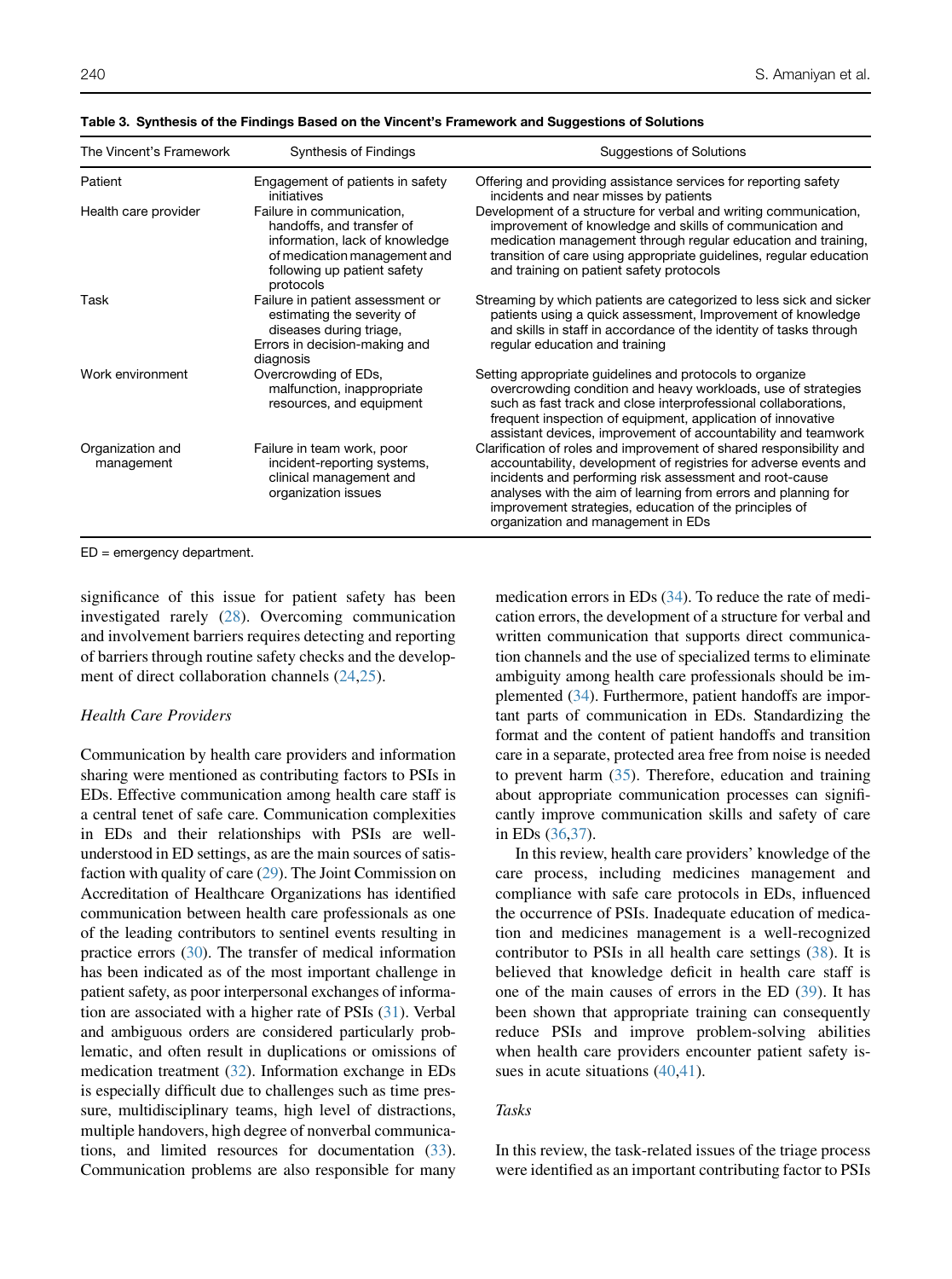in EDs. Emergency patients need to be reliably assessed and managed within minutes of arrival. Lack of a fastresponse system can lead to inappropriate prioritizing and consequently inappropriate therapeutic procedures [\(42](#page-9-14)). Several interventions have been developed to reduce the negative effects of traditional triage that aim to prevent seriously ill patients from dying while waiting for their turn for attention. For instance, ''streaming'' is an approach where patients are categorized into less sick and sicker patients based on a quick assessment [\(43](#page-9-15)). Taking care of patients with non-emergency conditions by separate staff has indicated that fast tracking is effective and can significantly reduce waiting times for highlevel triage categories [\(43](#page-9-15)). The failure to recognize the severity of a patient's condition may be attributed to insufficient work competencies or experience among health care providers, which can be improved through regular education and training [\(44–46](#page-9-16)).

In this review, issues in decision-making and diagnosis errors were the causes of PSIs in EDs. The identification of tasks and competition for timely responses due to heavy workloads in EDs requires that health care staff efficiently follow ED standards and routines. The competition between tasks and their varying natures impact on quality of care. Therefore, the balance between task requirements and quality of care needs an appropriate description of task structure, along with cooperation with other practitioners through the creation of a flexible work environment [\(47](#page-9-17)[,48](#page-9-18)). Organizational changes, such as taking emergent actions toward safety-related issues in terms of the reduction of workloads and provision of educational interventions on workload management, can contribute to the reduction of medication errors in EDs ([49](#page-9-19)). The taskrelated issues, including failure in patient assessment and adherence to comply with safe care techniques to prevent PSIs, are rarely discussed in literature and require further consideration by future researchers.

#### Work Environment

According to this review, the characteristics of ED environments, including overcrowding, influenced the rate and type of PSIs in EDs. High patient turnover has been recognized as influencing the quality of patient care [\(50](#page-9-20)). The investigation of the relationship between overcrowding and mortality among patients in EDs shows that overcrowding is significantly associated with the increased risk of mortality ([51](#page-9-21)[,52](#page-9-22)). Increased length of stay and hospital readmission are recognized as other important negative outcomes of ED overcrowding [\(53–](#page-9-23) [55\)](#page-9-23). Overcrowding is associated with increased stress and reduction in productivity and effectiveness. Strategies aimed at the improvement of inpatient flow and reduction of overcrowding, such as fast-track pointof-care testing and close collaboration by all health care providers, are designed to tackle this issue ([56\)](#page-9-24). Also, communication, accountability, flexibility, work distribution guidelines, and teamwork are suggested strategies to manage incomplete post-discharge instructions and follow-up care due to overcrowded EDs [\(57](#page-9-25)).

Lack of equipment or malfunction of equipment was found to affect PSIs in EDs. The correct and timely use of facilities and equipment has been shown to improve patient safety, while any limitation in resources and facilities has been described as a barrier to the improvement of patient safety ([58,](#page-9-26)[59\)](#page-9-27). Moreover, the use of cognitive aids and innovative assistant devices, such as preparation and monitoring systems that facilitate the flow of acute interventions in EDs, has been shown to help with reducing the rate of PSIs  $(60-62)$ .

#### Organization and Management

Individual's and institutional roles and responsibility, as well as reporting systems, were factors influencing PSIs in EDs. A well-designed care process depends on the presence of appropriate structures and organizations [\(63](#page-9-29)). Effective interprofessional collaboration needs role clarification and increased knowledge of other health care staff roles and related boundaries, as well as improvement in teamwork skills [\(64](#page-9-30),[65\)](#page-9-31). Incident reporting systems are one of the critical components of a comprehensive quality improvement process. However, focusing on the frequency of PSIs may not change the situation. Emphasis should be placed on the systematic analysis of recognized PSIs and their implications for organizational learning and long-term improvement [\(66](#page-9-32),[67\)](#page-9-33). For example, root-cause analysis has been shown to be an effective method for the detection of individual and system factors that lead to PSIs in EDs and serve as a framework for interventions aiming at the improvement of patient safety initiatives [\(68](#page-9-34),[69\)](#page-9-35).

Lack of organization and supervision of the work process affected PSIs in EDs, according to this review. Effective team management and organization of the workplace is the core element of efficient emergency practice. While training in emergency medicine often has focused on medical and technical skills, the need for education of principles for the smooth running of EDs, including communication, leadership, knowledge of environment, anticipation and planning, financial management and budgeting, obtaining timely assistance, task allocation, and workload distribution, has been highlighted [\(70–72](#page-9-36)).

#### **CONCLUSIONS**

The results of this review can enhance our awareness of contributing factors to PSIs that occur in EDs and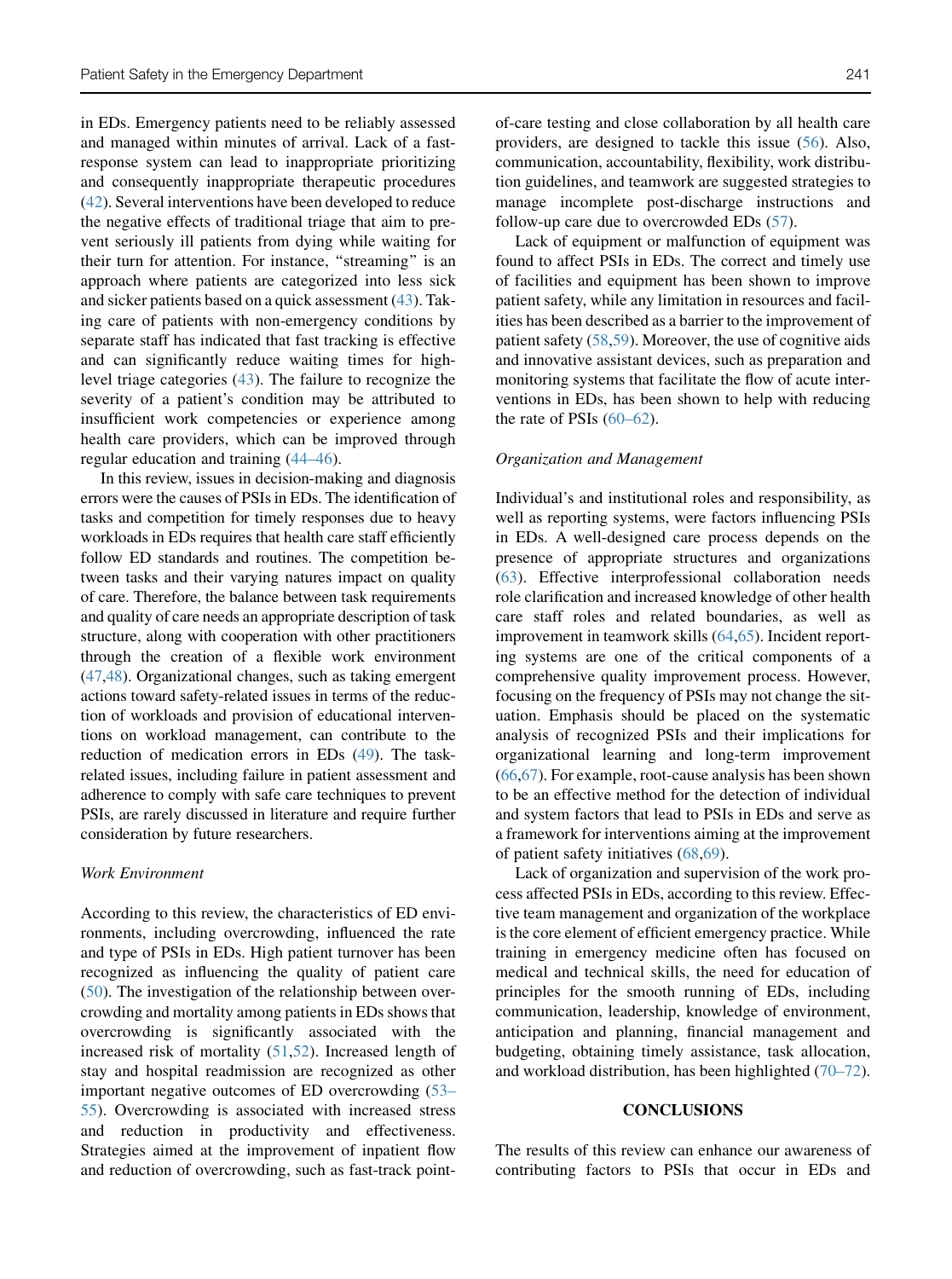encourage researchers from different disciplines to investigate causes of practice errors, as well as frame safety improvement strategies. The results of this review indicate that removing communication and collaboration barriers, improving appropriate interprofessional communication, standardization of tasks and use of protocols, role clarification, teamwork and division of labor, reducing overcrowding, work distribution, use of appropriate equipment and innovative assist devices, registering and documenting PSIs, risk assessment, presenting safety-related education and training, and improving organization and management of EDs can reduce PSIs. There is also a need for further quantitative analysis of PSIs and evaluation of monitoring systems to better devise preventive strategies. This systematic review indicated the need for additional studies on unexplored factors that appear to influence the occurrence of PSIs in EDs and designing effective strategies for reducing PSIs.

#### Relevance to Clinical Practice

The current systematic review highlighted the presence of a variety of factors that contributed to the occurrence of PSIs. The conscious application of these findings will improve patient safety in EDs and further research in PSIs will grow knowledge in the field to improve the current quality of care. To address this multifaceted problem effectively, it is necessary to have a shared commitment among health care providers, managers, educators, and researchers to develop preventive solutions. Inclusion of PSIs to the health policy agenda is considered imperative and essential for quality improvement in EDs.

Acknowledgments—Nord University, Bodø, Norway supported this research with authorship and publication of this article.

Author contributions: Conceptualization, M.V. and B.O.F. Methodology: M.V. and B.O.F. Investigation and formal analysis: M.V., B.O.F., and S.A. Writing—original draft preparation: M.V., S.A., and P.A.L. Writing—review and editing: M.V., S.A., B.O.F., and P.A.L. Project administration, M.V., S.A., and B.O.F.

#### **REFERENCES**

- <span id="page-8-0"></span>1. [World Health Organization. Exploring Patient Participation in](http://refhub.elsevier.com/S0736-4679(19)31012-1/sref1) [Reducing Healthcare-Related Safety Risks, 8. Copenhagen: World](http://refhub.elsevier.com/S0736-4679(19)31012-1/sref1) [Health Organization; 2013](http://refhub.elsevier.com/S0736-4679(19)31012-1/sref1).
- <span id="page-8-1"></span>2. World Health Organization. Conceptual Framework for the International Classification of Patient Safety. 11th edition. 2009. Available at: [http://www.who.int/patientsafety/taxonomy/icps\\_full\\_report.](http://www.who.int/patientsafety/taxonomy/icps_full_report.pdf) [pdf](http://www.who.int/patientsafety/taxonomy/icps_full_report.pdf). Accessed December 2, 2019.
- <span id="page-8-2"></span>3. [Evans SB, Decker R. Disclosing medical errors: a practical guide](http://refhub.elsevier.com/S0736-4679(19)31012-1/sref3) [and discussion of radiation oncology-specific controversies. Int J](http://refhub.elsevier.com/S0736-4679(19)31012-1/sref3) [Radiat Oncol Biol Phys 2011;80:1285–8](http://refhub.elsevier.com/S0736-4679(19)31012-1/sref3).
- <span id="page-8-3"></span>4. [Baker GR, Norton PG, Flintoft V, et al. The Canadian Adverse](http://refhub.elsevier.com/S0736-4679(19)31012-1/sref4) [Events Study: the incidence of adverse events among hospital pa](http://refhub.elsevier.com/S0736-4679(19)31012-1/sref4)[tients in Canada. CMAJ 2004;170:1678–86](http://refhub.elsevier.com/S0736-4679(19)31012-1/sref4).
- <span id="page-8-4"></span>5. Burke RE, Glorioso T, Barón AK, et al. Within-hospital variation in [30-day adverse events: implications for measuring quality. J](http://refhub.elsevier.com/S0736-4679(19)31012-1/sref5) [Healthc Qual 2018;40:147–54.](http://refhub.elsevier.com/S0736-4679(19)31012-1/sref5)
- <span id="page-8-5"></span>6. [Bigham BL, Bull E, Morrison M, et al. Patient safety in emergency](http://refhub.elsevier.com/S0736-4679(19)31012-1/sref6) [medical services: executive summary and recommendations from](http://refhub.elsevier.com/S0736-4679(19)31012-1/sref6) [the Niagara Summit. CJEM 2011;13:13–8](http://refhub.elsevier.com/S0736-4679(19)31012-1/sref6).
- <span id="page-8-6"></span>7. [Fordyce J, Blank FS, Pekow P, et al. Errors in a busy emergency](http://refhub.elsevier.com/S0736-4679(19)31012-1/sref7) [department. Ann Emerg Med 2003;42:324–33](http://refhub.elsevier.com/S0736-4679(19)31012-1/sref7).
- <span id="page-8-7"></span>8. Forster AJ, Rose NG, van Walraven C, et al. Adverse events following [an emergency department visit. BMJ Qual Saf 2007;16:17–22](http://refhub.elsevier.com/S0736-4679(19)31012-1/sref8).
- 9. [Calder LA, Forster A, Nelson M, et al. Adverse events among pa](http://refhub.elsevier.com/S0736-4679(19)31012-1/sref9)[tients registered in high-acuity areas of the emergency department:](http://refhub.elsevier.com/S0736-4679(19)31012-1/sref9) [a prospective cohort study. CJEM 2010;12:421–30](http://refhub.elsevier.com/S0736-4679(19)31012-1/sref9).
- 10. [Stang AS, Wingert AS, Hartling L, et al. Adverse events related to](http://refhub.elsevier.com/S0736-4679(19)31012-1/sref10) [emergency department care: a systematic review. PLoS One 2013;8:](http://refhub.elsevier.com/S0736-4679(19)31012-1/sref10) [e74214](http://refhub.elsevier.com/S0736-4679(19)31012-1/sref10).
- <span id="page-8-8"></span>11. [Whittemore R, Knafl K. The integrative review: updated methodol](http://refhub.elsevier.com/S0736-4679(19)31012-1/sref11)[ogy. J Adv Nurs 2005;52:546–53.](http://refhub.elsevier.com/S0736-4679(19)31012-1/sref11)
- <span id="page-8-9"></span>12. [Liberati A, Altman DG, Tetzlaff J, et al. The PRISMA statement for](http://refhub.elsevier.com/S0736-4679(19)31012-1/sref12) [reporting systematic reviews and meta-analyses of studies that eval](http://refhub.elsevier.com/S0736-4679(19)31012-1/sref12)[uate healthcare interventions: explanation and elaboration. BMJ](http://refhub.elsevier.com/S0736-4679(19)31012-1/sref12) [2009;339:b2700.](http://refhub.elsevier.com/S0736-4679(19)31012-1/sref12)
- <span id="page-8-25"></span><span id="page-8-24"></span><span id="page-8-23"></span><span id="page-8-22"></span><span id="page-8-21"></span><span id="page-8-20"></span><span id="page-8-10"></span>13. EQUATOR Network. Enhancing the Quality and Transparency of Health Research. Available at: <http://www.equator-network.org/>. Accessed March 4, 2019.
- <span id="page-8-11"></span>14. [Hawker S, Payne S, Kerr C, et al. Appraising the evidence: reviewing](http://refhub.elsevier.com/S0736-4679(19)31012-1/sref14) [disparate data systematically. Qual Health Res 2002;12:1284–99.](http://refhub.elsevier.com/S0736-4679(19)31012-1/sref14)
- <span id="page-8-12"></span>15. [Vincent C, Taylor-Adams S, Stanhope N. Framework for analysing](http://refhub.elsevier.com/S0736-4679(19)31012-1/sref15) [risk and safety in clinical medicine. BMI 1998;316:1154–7.](http://refhub.elsevier.com/S0736-4679(19)31012-1/sref15)
- <span id="page-8-13"></span>16. [Epstein SK, Huckins DS, Liu SW, et al. Emergency department](http://refhub.elsevier.com/S0736-4679(19)31012-1/sref16) [crowding and risk of preventable medical errors. Intern Emerg](http://refhub.elsevier.com/S0736-4679(19)31012-1/sref16) [Med 2012;7:173–80.](http://refhub.elsevier.com/S0736-4679(19)31012-1/sref16)
- <span id="page-8-16"></span>17. [Shaw KN, Lillis KA, Ruddy RM, et al., Pediatric Emergency Care](http://refhub.elsevier.com/S0736-4679(19)31012-1/sref17) [Applied Research Network. Reported medication events in a paedi](http://refhub.elsevier.com/S0736-4679(19)31012-1/sref17)[atric emergency research network: sharing to improve patient](http://refhub.elsevier.com/S0736-4679(19)31012-1/sref17) [safety. Emerg Med J 2013;30:815–9](http://refhub.elsevier.com/S0736-4679(19)31012-1/sref17).
- <span id="page-8-17"></span>18. [Jepson ZK, Darling CE, Kotkowski KA, et al. Emergency depart](http://refhub.elsevier.com/S0736-4679(19)31012-1/sref18)[ment patient safety incident characterization: an observational anal](http://refhub.elsevier.com/S0736-4679(19)31012-1/sref18)[ysis of the findings of a standardized peer review process. BMC](http://refhub.elsevier.com/S0736-4679(19)31012-1/sref18) [Emerg Med 2014;14:20](http://refhub.elsevier.com/S0736-4679(19)31012-1/sref18).
- <span id="page-8-15"></span>19. [Schultz TJ, Crock C, Hansen K, et al. Piloting an online incident re](http://refhub.elsevier.com/S0736-4679(19)31012-1/sref19)[porting system in Australasian emergency medicine. Emerg Med](http://refhub.elsevier.com/S0736-4679(19)31012-1/sref19) [Australas 2014;26:461–7](http://refhub.elsevier.com/S0736-4679(19)31012-1/sref19).
- <span id="page-8-19"></span>20. [Okafor NG, Doshi PB, Miller SK, et al. Voluntary medical incident](http://refhub.elsevier.com/S0736-4679(19)31012-1/sref20) [reporting tool to improve physician reporting of medical errors in an](http://refhub.elsevier.com/S0736-4679(19)31012-1/sref20) [emergency department. West J Emerg Med 2015;16:1073.](http://refhub.elsevier.com/S0736-4679(19)31012-1/sref20)
- <span id="page-8-18"></span>21. [Glickman SW, Mehrotra A, Shea CM, et al. A patient reported](http://refhub.elsevier.com/S0736-4679(19)31012-1/sref21) [approach to identify medical errors and improve patient safety in](http://refhub.elsevier.com/S0736-4679(19)31012-1/sref21) [the emergency department. J Patient Saf 2016;1–5](http://refhub.elsevier.com/S0736-4679(19)31012-1/sref21).
- <span id="page-8-14"></span>22. [O'Connell KJ, Shaw KN, Ruddy RM, et al., Pediatric Emergency](http://refhub.elsevier.com/S0736-4679(19)31012-1/sref22) [Care Applied Research Network. Incident reporting to improve pa](http://refhub.elsevier.com/S0736-4679(19)31012-1/sref22)[tient safety: the effects of process variance on pediatric patient safety](http://refhub.elsevier.com/S0736-4679(19)31012-1/sref22) [in the emergency department. Pediatr Emerg Care 2018;34:237–42](http://refhub.elsevier.com/S0736-4679(19)31012-1/sref22).
- <span id="page-8-26"></span>23. Sahlström M, Partanen P, Azimirad M, et al. Patient participation in [patient safety-An exploration of promoting factors. J Nurs Manag](http://refhub.elsevier.com/S0736-4679(19)31012-1/sref23) [2019;27:84–92.](http://refhub.elsevier.com/S0736-4679(19)31012-1/sref23)
- <span id="page-8-28"></span>24. [Vaismoradi M, Jordan S, Kangasniemi M. Patient participation in](http://refhub.elsevier.com/S0736-4679(19)31012-1/sref24) [patient safety and nursing input—a systematic review. J Clin Nurs](http://refhub.elsevier.com/S0736-4679(19)31012-1/sref24) [2015;24:627–39.](http://refhub.elsevier.com/S0736-4679(19)31012-1/sref24)
- <span id="page-8-27"></span>25. [van Rosse F, de Bruijne M, Suurmond J, et al. Language barriers and](http://refhub.elsevier.com/S0736-4679(19)31012-1/sref25) [patient safety risks in hospital care. A mixed methods study. Int J](http://refhub.elsevier.com/S0736-4679(19)31012-1/sref25) [Nurs Stud 2016;54:45–53](http://refhub.elsevier.com/S0736-4679(19)31012-1/sref25).
- 26. [Mortaro A, Pascu D, Zerman T, et al. The role of the emergency med](http://refhub.elsevier.com/S0736-4679(19)31012-1/sref26)[ical dispatch centre \(EMDC\) and prehospital emergency care safety:](http://refhub.elsevier.com/S0736-4679(19)31012-1/sref26) [results from an incident report \(IR\) system. CJEM 2015;17:411–9](http://refhub.elsevier.com/S0736-4679(19)31012-1/sref26).
- 27. [Wasserman M, Renfrew MR, Green AR, et al. Identifying and pre](http://refhub.elsevier.com/S0736-4679(19)31012-1/sref27)[venting medical errors in patients with limited English proficiency:](http://refhub.elsevier.com/S0736-4679(19)31012-1/sref27) [key findings and tools for the field. J Healthc Qual 2014;36:5–16.](http://refhub.elsevier.com/S0736-4679(19)31012-1/sref27)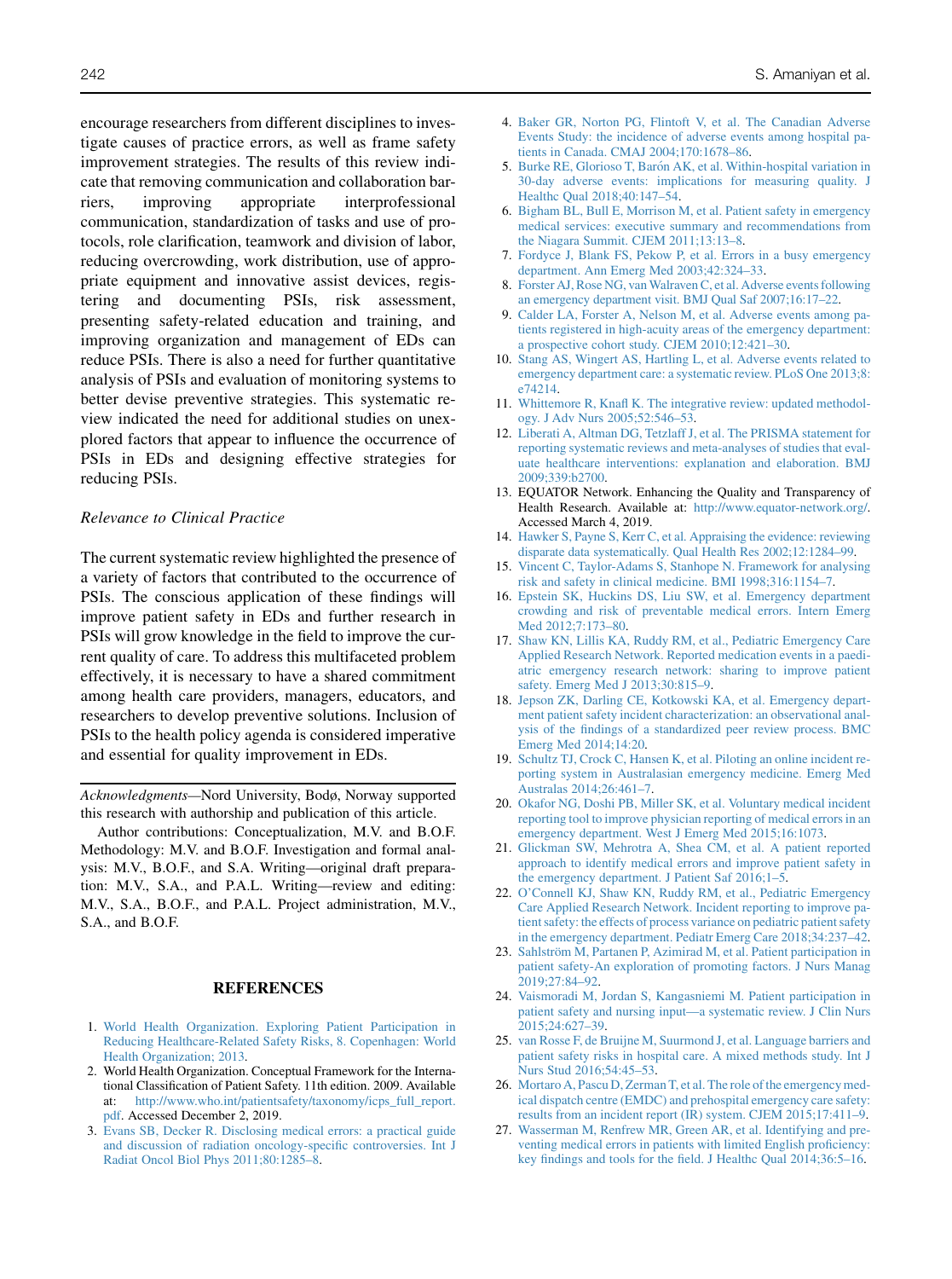- <span id="page-9-0"></span>28. [Bigham BL, Buick JE, Brooks SC, et al. Patient safety in emergency](http://refhub.elsevier.com/S0736-4679(19)31012-1/sref28) [medical services: a systematic review of the literature. Prehosp](http://refhub.elsevier.com/S0736-4679(19)31012-1/sref28) [Emerg Care 2012;16:20–35.](http://refhub.elsevier.com/S0736-4679(19)31012-1/sref28)
- <span id="page-9-1"></span>29. [Taylor DM, Wolfe R, Cameron PA. Complaints from emergency](http://refhub.elsevier.com/S0736-4679(19)31012-1/sref29) [department patients largely result from treatment and communica](http://refhub.elsevier.com/S0736-4679(19)31012-1/sref29)[tion problems. Emerg Med 2002;14:43–9.](http://refhub.elsevier.com/S0736-4679(19)31012-1/sref29)
- <span id="page-9-2"></span>30. The Joint Commission. Sentinel event statistics data-root causes by event type (2004-Q4 2012). [http://www.jointcommission.org/](http://www.jointcommission.org/sentinel_event.aspx) [sentinel\\_event.aspx](http://www.jointcommission.org/sentinel_event.aspx). Accessed December 2, 2019.
- <span id="page-9-3"></span>31. [Pun JK, Matthiessen CM, Murray KA, et al. Factors affecting](http://refhub.elsevier.com/S0736-4679(19)31012-1/sref31) [communication in emergency departments: doctors and nurses' per](http://refhub.elsevier.com/S0736-4679(19)31012-1/sref31)[ceptions of communication in a trilingual ED in Hong Kong. Int J](http://refhub.elsevier.com/S0736-4679(19)31012-1/sref31) [Emerg Med 2015;8:48](http://refhub.elsevier.com/S0736-4679(19)31012-1/sref31).
- <span id="page-9-4"></span>32. [Abebe E, Chui MA. Exploring barriers to medication safety in an](http://refhub.elsevier.com/S0736-4679(19)31012-1/sref32) [Ethiopian hospital emergency department: a human factors engi](http://refhub.elsevier.com/S0736-4679(19)31012-1/sref32)[neering approach. Innov Pharm 2018;9:7](http://refhub.elsevier.com/S0736-4679(19)31012-1/sref32).
- <span id="page-9-5"></span>33. [Hohenstein C, Fleischmann T, Rupp P, et al. German critical inci](http://refhub.elsevier.com/S0736-4679(19)31012-1/sref33)[dent reporting system database of prehospital emergency medicine:](http://refhub.elsevier.com/S0736-4679(19)31012-1/sref33) [analysis of reported communication and medication errors between](http://refhub.elsevier.com/S0736-4679(19)31012-1/sref33) [2005–2015. World J Emerg Med 2016;7:90–6](http://refhub.elsevier.com/S0736-4679(19)31012-1/sref33).
- <span id="page-9-6"></span>34. [Kaufmann J, Laschat M, Wappler F. Medication errors in pediatric](http://refhub.elsevier.com/S0736-4679(19)31012-1/sref34) [emergencies: a systematic analysis. Dtsch Arztebl Int 2012;109:](http://refhub.elsevier.com/S0736-4679(19)31012-1/sref34) [609–16](http://refhub.elsevier.com/S0736-4679(19)31012-1/sref34).
- <span id="page-9-7"></span>35. [Pruitt CM, Liebelt EL. Enhancing patient safety in the pediatric](http://refhub.elsevier.com/S0736-4679(19)31012-1/sref35) [emergency department: teams, communication, and lessons from](http://refhub.elsevier.com/S0736-4679(19)31012-1/sref35) [crew resource management. Pediatr Emerg Care 2010;26:942–8](http://refhub.elsevier.com/S0736-4679(19)31012-1/sref35).
- <span id="page-9-8"></span>36. [Roh H, Park KH. A scoping review: communication between emer](http://refhub.elsevier.com/S0736-4679(19)31012-1/sref36)[gency physicians and patients in the emergency department. J](http://refhub.elsevier.com/S0736-4679(19)31012-1/sref36) [Emerg Med 2016;50:734–43.](http://refhub.elsevier.com/S0736-4679(19)31012-1/sref36)
- <span id="page-9-9"></span>37. [Bekkink MO, Farrell SE, Takayesu JK. Interprofessional communi](http://refhub.elsevier.com/S0736-4679(19)31012-1/sref37)[cation in the emergency department: residents' perceptions and im](http://refhub.elsevier.com/S0736-4679(19)31012-1/sref37)[plications for medical education. Int J Med Educ 2018;9:262–70](http://refhub.elsevier.com/S0736-4679(19)31012-1/sref37).
- <span id="page-9-10"></span>38. [Brady AM, Malone AM, Fleming S. A literature review of the indi](http://refhub.elsevier.com/S0736-4679(19)31012-1/sref38)[vidual and systems factors that contribute to medication errors in](http://refhub.elsevier.com/S0736-4679(19)31012-1/sref38) [nursing practice. J Nurs Manag 2009;17:679–97.](http://refhub.elsevier.com/S0736-4679(19)31012-1/sref38)
- <span id="page-9-11"></span>39. [Weant KA, Bailey AM, Baker SN. Strategies for reducing medica](http://refhub.elsevier.com/S0736-4679(19)31012-1/sref39)[tion errors in the emergency department. Open Access Emerg Med](http://refhub.elsevier.com/S0736-4679(19)31012-1/sref39) [2014;6:45–55.](http://refhub.elsevier.com/S0736-4679(19)31012-1/sref39)
- <span id="page-9-12"></span>40. [Kohn LT, Corrigan J, Donaldson MS. To Err is Human: Building a](http://refhub.elsevier.com/S0736-4679(19)31012-1/sref40) [Safer Health System. Washington, DC: National Academy Press; 2000](http://refhub.elsevier.com/S0736-4679(19)31012-1/sref40).
- <span id="page-9-13"></span>41. [Cosby KS, Roberts R, Palivos L, et al. Characteristics of patient care](http://refhub.elsevier.com/S0736-4679(19)31012-1/sref41) [management problems identified in emergency department](http://refhub.elsevier.com/S0736-4679(19)31012-1/sref41) [morbidity and mortality investigations during 15 years. Ann Emerg](http://refhub.elsevier.com/S0736-4679(19)31012-1/sref41) [Med 2008;51:251–61.](http://refhub.elsevier.com/S0736-4679(19)31012-1/sref41)
- <span id="page-9-14"></span>42. [Fernandes CM, Tanabe P, Gilboy N, et al. Five-level triage: a report](http://refhub.elsevier.com/S0736-4679(19)31012-1/sref42) [from the ACEP/ENA Five-level Triage Task Force. J Emerg Nurs](http://refhub.elsevier.com/S0736-4679(19)31012-1/sref42) [2005;31:39–50.](http://refhub.elsevier.com/S0736-4679(19)31012-1/sref42)
- <span id="page-9-15"></span>43. [Kelly AM, Bryant M, Cox L, et al. Improving emergency depart](http://refhub.elsevier.com/S0736-4679(19)31012-1/sref43)[ment efficiency by patient streaming to outcomes-based teams.](http://refhub.elsevier.com/S0736-4679(19)31012-1/sref43) [Aust Health Rev 2007;31:16–21](http://refhub.elsevier.com/S0736-4679(19)31012-1/sref43).
- <span id="page-9-16"></span>44. [Keers RN, Williams SD, Cooke J, et al. Causes of medication](http://refhub.elsevier.com/S0736-4679(19)31012-1/sref44) [administration errors in hospitals: a systematic review of quantita](http://refhub.elsevier.com/S0736-4679(19)31012-1/sref44)[tive and qualitative evidence. Drug Saf 2013;36:1045–67](http://refhub.elsevier.com/S0736-4679(19)31012-1/sref44).
- 45. [Kelley ML, Parke B, Jokinen N, Stones M, Renaud D. Senior](http://refhub.elsevier.com/S0736-4679(19)31012-1/sref45)[friendly emergency department care: an environmental assessment.](http://refhub.elsevier.com/S0736-4679(19)31012-1/sref45) [J Health Serv Res Policy 2011;16:6–12](http://refhub.elsevier.com/S0736-4679(19)31012-1/sref45).
- 46. [Wiler JL, Gentle C, Halfpenny JM, et al. Optimizing emergency](http://refhub.elsevier.com/S0736-4679(19)31012-1/sref46) [department front-end operations. Ann Emerg Med 2010;55:142–60](http://refhub.elsevier.com/S0736-4679(19)31012-1/sref46).
- <span id="page-9-17"></span>47. Andersson H, Jakobsson E, Furåker C, Nilsson K. The everyday [work at a Swedish emergency department—the practitioners'](http://refhub.elsevier.com/S0736-4679(19)31012-1/sref47) [perspective. Int Emerg Nurs 2012;20:58–68](http://refhub.elsevier.com/S0736-4679(19)31012-1/sref47).
- <span id="page-9-18"></span>48. [Park SY, Lee SY, Chen Y. The effects of EMR deployment on doc](http://refhub.elsevier.com/S0736-4679(19)31012-1/sref48)[tors' work practices: a qualitative study in the emergency depart](http://refhub.elsevier.com/S0736-4679(19)31012-1/sref48)[ment of a teaching hospital. Int J Med Inform 2012;81:204–17.](http://refhub.elsevier.com/S0736-4679(19)31012-1/sref48)
- <span id="page-9-19"></span>49. [Di Simone E, Giannetta N, Auddino F, Cicotto A, Grilli D, Di](http://refhub.elsevier.com/S0736-4679(19)31012-1/sref49) [Muzio M. Medication errors in the emergency department: knowl](http://refhub.elsevier.com/S0736-4679(19)31012-1/sref49)[edge, attitude, behavior, and training needs of nurses. Indian J Crit](http://refhub.elsevier.com/S0736-4679(19)31012-1/sref49) [Care Med 2018;22:346–52.](http://refhub.elsevier.com/S0736-4679(19)31012-1/sref49)
- <span id="page-9-20"></span>50. [Institute of Medicine Committee on the Future of Emergency Care](http://refhub.elsevier.com/S0736-4679(19)31012-1/sref50) [in the US Health System. The future of emergency care in the](http://refhub.elsevier.com/S0736-4679(19)31012-1/sref50) [United States health system. Ann Emerg Med 2006;48:115–20](http://refhub.elsevier.com/S0736-4679(19)31012-1/sref50).
- <span id="page-9-21"></span>51. [Sprivulis PC, Da Silva JA, Jacobs IG, et al. The association between](http://refhub.elsevier.com/S0736-4679(19)31012-1/sref51) [hospital overcrowding and mortality among patients admitted via](http://refhub.elsevier.com/S0736-4679(19)31012-1/sref51) [Western Australian emergency departments. Med J Aust 2006;](http://refhub.elsevier.com/S0736-4679(19)31012-1/sref51) [184:208–12.](http://refhub.elsevier.com/S0736-4679(19)31012-1/sref51)
- <span id="page-9-22"></span>52. [Pan C, Huang XR, Pang JJ, Cheng K, Xu F, Chen YG. Trends in](http://refhub.elsevier.com/S0736-4679(19)31012-1/sref52) [mortality of emergency departments patients in China. World J](http://refhub.elsevier.com/S0736-4679(19)31012-1/sref52) [Emerg Med 2019;10:152–5](http://refhub.elsevier.com/S0736-4679(19)31012-1/sref52).
- <span id="page-9-23"></span>53. [Forero R, Hillman K. Access block and overcrowding: a literature re](http://refhub.elsevier.com/S0736-4679(19)31012-1/sref53)[view. Prepared for the Australasian College for Emergency Medicine](http://refhub.elsevier.com/S0736-4679(19)31012-1/sref53) [\(ACEM\): Simpson Centre for Health Services Research South West](http://refhub.elsevier.com/S0736-4679(19)31012-1/sref53)[ern Sydney Clinical School, University of New South Wales; 2008.](http://refhub.elsevier.com/S0736-4679(19)31012-1/sref53)
- 54. [Hoot NR, Aronsky D. Systematic review of emergency department](http://refhub.elsevier.com/S0736-4679(19)31012-1/sref54) [crowding: causes, effects, and solutions. Ann Emerg Med 2008;52:](http://refhub.elsevier.com/S0736-4679(19)31012-1/sref54) [126–36](http://refhub.elsevier.com/S0736-4679(19)31012-1/sref54).
- 55. [Doan Q, Wong H, Meckler G, et al. The impact of pediatric emer](http://refhub.elsevier.com/S0736-4679(19)31012-1/sref55)[gency department crowding on patient and health care system out](http://refhub.elsevier.com/S0736-4679(19)31012-1/sref55)[comes: a multicentre cohort study. CMAJ 2019;191:E627–35.](http://refhub.elsevier.com/S0736-4679(19)31012-1/sref55)
- <span id="page-9-24"></span>56. [Bellow AA, Gillespie GL. The evolution of ED crowding. J Emerg](http://refhub.elsevier.com/S0736-4679(19)31012-1/sref56) [Nurs 2014;40:153–60](http://refhub.elsevier.com/S0736-4679(19)31012-1/sref56).
- <span id="page-9-25"></span>57. [Bucaro PJ, Black E. Facilitating a safe transition from the pediatric](http://refhub.elsevier.com/S0736-4679(19)31012-1/sref57) [emergency department to home with a post-discharge phone call: a](http://refhub.elsevier.com/S0736-4679(19)31012-1/sref57) [quality-improvement initiative to improve patient safety. J Emerg](http://refhub.elsevier.com/S0736-4679(19)31012-1/sref57) [Nurs 2014;40:245–52](http://refhub.elsevier.com/S0736-4679(19)31012-1/sref57).
- <span id="page-9-26"></span>58. [Ragusa PS, Bitterman A, Auerbach B, Healy WA III. Effectiveness](http://refhub.elsevier.com/S0736-4679(19)31012-1/sref58) [of surgical safety checklists in improving patient safety. Orthope](http://refhub.elsevier.com/S0736-4679(19)31012-1/sref58)[dics 2016;39:e307–10](http://refhub.elsevier.com/S0736-4679(19)31012-1/sref58).
- <span id="page-9-27"></span>59. [Alzahrani N, Jones R, Abdel-Latif ME. Attitudes of doctors and](http://refhub.elsevier.com/S0736-4679(19)31012-1/sref59) [nurses toward patient safety within emergency departments of a](http://refhub.elsevier.com/S0736-4679(19)31012-1/sref59) [Saudi Arabian hospital: a qualitative study. Healthcare \(Basel\)](http://refhub.elsevier.com/S0736-4679(19)31012-1/sref59) [2019;7:E44.](http://refhub.elsevier.com/S0736-4679(19)31012-1/sref59)
- <span id="page-9-28"></span>60. [Long E, Fitzpatrick P, Cincotta DR, Grindlay J, Barrett MJ. A rand](http://refhub.elsevier.com/S0736-4679(19)31012-1/sref60)[omised controlled trial of cognitive aids for emergency airway](http://refhub.elsevier.com/S0736-4679(19)31012-1/sref60) [equipment preparation in a paediatric emergency department.](http://refhub.elsevier.com/S0736-4679(19)31012-1/sref60) [Scand J Trauma Resusc Emerg Med 2016;24:8.](http://refhub.elsevier.com/S0736-4679(19)31012-1/sref60)
- 61. [Swinton P, Corfield AR, Moultrie C, et al. Impact of drug and equip](http://refhub.elsevier.com/S0736-4679(19)31012-1/sref61)[ment preparation on pre-hospital emergency anaesthesia \(PHEA\)](http://refhub.elsevier.com/S0736-4679(19)31012-1/sref61) [procedural time, error rate and cognitive load. Scand J Trauma Re](http://refhub.elsevier.com/S0736-4679(19)31012-1/sref61)[susc Emerg Med 2018;26:82](http://refhub.elsevier.com/S0736-4679(19)31012-1/sref61).
- 62. [Cooper C, Slagley J, Lohaus J Jr, et al. Comparison of high-volume](http://refhub.elsevier.com/S0736-4679(19)31012-1/sref62) [air sampling equipment for viral aerosol sampling during emer](http://refhub.elsevier.com/S0736-4679(19)31012-1/sref62)[gency response. J Emerg Manag 2014;12:161–70](http://refhub.elsevier.com/S0736-4679(19)31012-1/sref62).
- <span id="page-9-29"></span>63. [Donabedian A. Evaluating the quality of medical care. Milbank](http://refhub.elsevier.com/S0736-4679(19)31012-1/sref63) [Mem Fund Q 1966;44:166–206](http://refhub.elsevier.com/S0736-4679(19)31012-1/sref63).
- <span id="page-9-30"></span>64. [Bochatay N, Muller-Juge V, Scherer F, et al. Are role perceptions of res](http://refhub.elsevier.com/S0736-4679(19)31012-1/sref64)[idents and nurses translated into action? BMC Med Educ 2017;17:138](http://refhub.elsevier.com/S0736-4679(19)31012-1/sref64).
- <span id="page-9-31"></span>65. [Risser DT, Rice MM, Salisbury ML, Simon R, Jay GD, Berns SD,](http://refhub.elsevier.com/S0736-4679(19)31012-1/sref65) [MedTeams Research Consortium. The potential for improved team](http://refhub.elsevier.com/S0736-4679(19)31012-1/sref65)[work to reduce medical errors in the emergency department. Ann](http://refhub.elsevier.com/S0736-4679(19)31012-1/sref65) [Emerg Med 1999;34:373–83](http://refhub.elsevier.com/S0736-4679(19)31012-1/sref65).
- <span id="page-9-32"></span>66. [Noble DJ, Panesar SS, Pronovost PJ. A public health approach to](http://refhub.elsevier.com/S0736-4679(19)31012-1/sref66) [patient safety reporting systems is urgently needed. J Patient Saf](http://refhub.elsevier.com/S0736-4679(19)31012-1/sref66) [2011;7:109–12.](http://refhub.elsevier.com/S0736-4679(19)31012-1/sref66)
- <span id="page-9-33"></span>67. [Robinson SM, Walker BF, Brown RM. Which adverse events should](http://refhub.elsevier.com/S0736-4679(19)31012-1/sref67) [be reported in an emergency department? A Delphi study. Eur J](http://refhub.elsevier.com/S0736-4679(19)31012-1/sref67) [Emerg Med 2017;24:108–13](http://refhub.elsevier.com/S0736-4679(19)31012-1/sref67).
- <span id="page-9-34"></span>68. [Jayashree M, Sasidharan R, Singhi S, Nallasamy K, Baalaaji M.](http://refhub.elsevier.com/S0736-4679(19)31012-1/sref68) [Root cause analysis of diabetic ketoacidosis admissions at a tertiary](http://refhub.elsevier.com/S0736-4679(19)31012-1/sref68) [referral pediatric emergency department in North India. Indian J En](http://refhub.elsevier.com/S0736-4679(19)31012-1/sref68)[docrinol Metab 2017;21:710–4](http://refhub.elsevier.com/S0736-4679(19)31012-1/sref68).
- <span id="page-9-35"></span>69. Gertler SA, Coralic Z, López A, Stein JC, Sarkar U. Root cause [analysis of ambulatory adverse drug events that present to the emer](http://refhub.elsevier.com/S0736-4679(19)31012-1/sref69)[gency department. J Patient Saf 2016;12:119–24.](http://refhub.elsevier.com/S0736-4679(19)31012-1/sref69)
- <span id="page-9-36"></span>70. [Carne B, Kennedy M, Gray T. Review article: crisis resource manage](http://refhub.elsevier.com/S0736-4679(19)31012-1/sref70)[ment in emergency medicine. Emerg Med Australas 2012;24:7–13](http://refhub.elsevier.com/S0736-4679(19)31012-1/sref70).
- 71. [Ali NJ, McWilliams JM, Epstein SK, Smulowitz PB. Emergency](http://refhub.elsevier.com/S0736-4679(19)31012-1/sref71) [department involvement in accountable care organizations in Mas](http://refhub.elsevier.com/S0736-4679(19)31012-1/sref71)[sachusetts: a survey study. Ann Emerg Med 2017;70:615–20.](http://refhub.elsevier.com/S0736-4679(19)31012-1/sref71)
- 72. [Widmer MA, Swanson RC, Zink BJ, Pines JM. Complex systems](http://refhub.elsevier.com/S0736-4679(19)31012-1/sref72) [thinking in emergency medicine: a novel paradigm for a rapidly](http://refhub.elsevier.com/S0736-4679(19)31012-1/sref72) [changing and interconnected health care landscape. J Eval Clin](http://refhub.elsevier.com/S0736-4679(19)31012-1/sref72) [Pract 2018;24:629–34](http://refhub.elsevier.com/S0736-4679(19)31012-1/sref72).